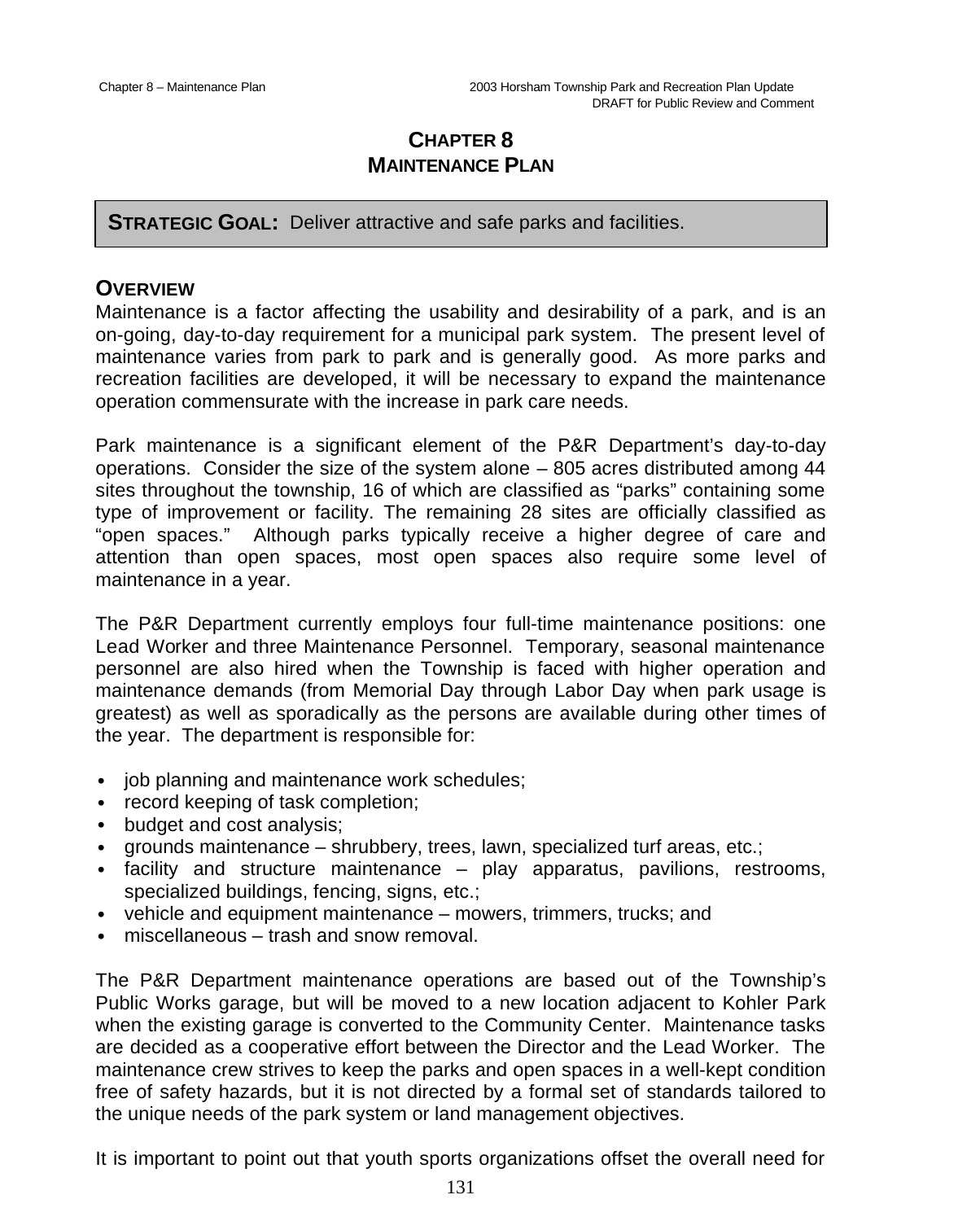P&R Department maintenance by helping take care of their respective ball fields and complexes, including associated buildings.

The P&R Department contracts with private landscape maintenance company to cut the grass at some of its open space sites, such as the stormwater management basins. This practice allows the Department's maintenance crew to focus on taking care of the parks and recreation facilities.

**ROLE AND RESPONSIBILITY:** Operate and maintain the park system in partnership and cooperation with the community.

#### **Recommendations**

- 1. Integrate questions evaluating parks grounds maintenance on public input surveys, the P&R Department web page through an online feedback form, and comment cards for suggestion boxes. Taking into account and responding to customer opinions can foster community stewardship of the parks and lead to volunteerism.
- 2. Use community volunteer resources to the P&R Department's advantage not only in planning upgrades to the parks, but also in carrying them out. This approach to park renovation is particularly applicable to small-scale improvements and park beautification, such as installing landscaping, fencing, and signs. It can also be appropriate for new playground structures to be built by customers. (This was recently done for Everybody's Playground in Lukens Park at Dresher Road, albeit that project was an entirely new facility at a new park.) An important aspect of involving community or neighborhood-based interest groups in park improvements is that it helps instill a sense of ownership and establishes a relationship that can be carried through to ongoing care and long-term maintenance of the facility.
- 3. Several parks currently benefit from volunteer maintenance activities. The nature of the services provided by volunteers should be acknowledged so that equity is established among the various organizations that help to maintain park areas and facilities.
- 4. Create a volunteer recognition program whereby persons are acknowledged and awarded certificates of accomplishment for exemplary dedicated service.

**ROLE AND RESPONSIBILITY:** Supplement maintenance activities through "adopta-park" and "adopt-a-facility" programs for volunteers.

### **Recommendations**

5. In order to assist in the job of maintaining the 805-acre park system, a volunteer base should be established. Volunteerism can save the P&R Department money. Numerous individuals and organizations have already offered their support. Others should be called upon to participate, including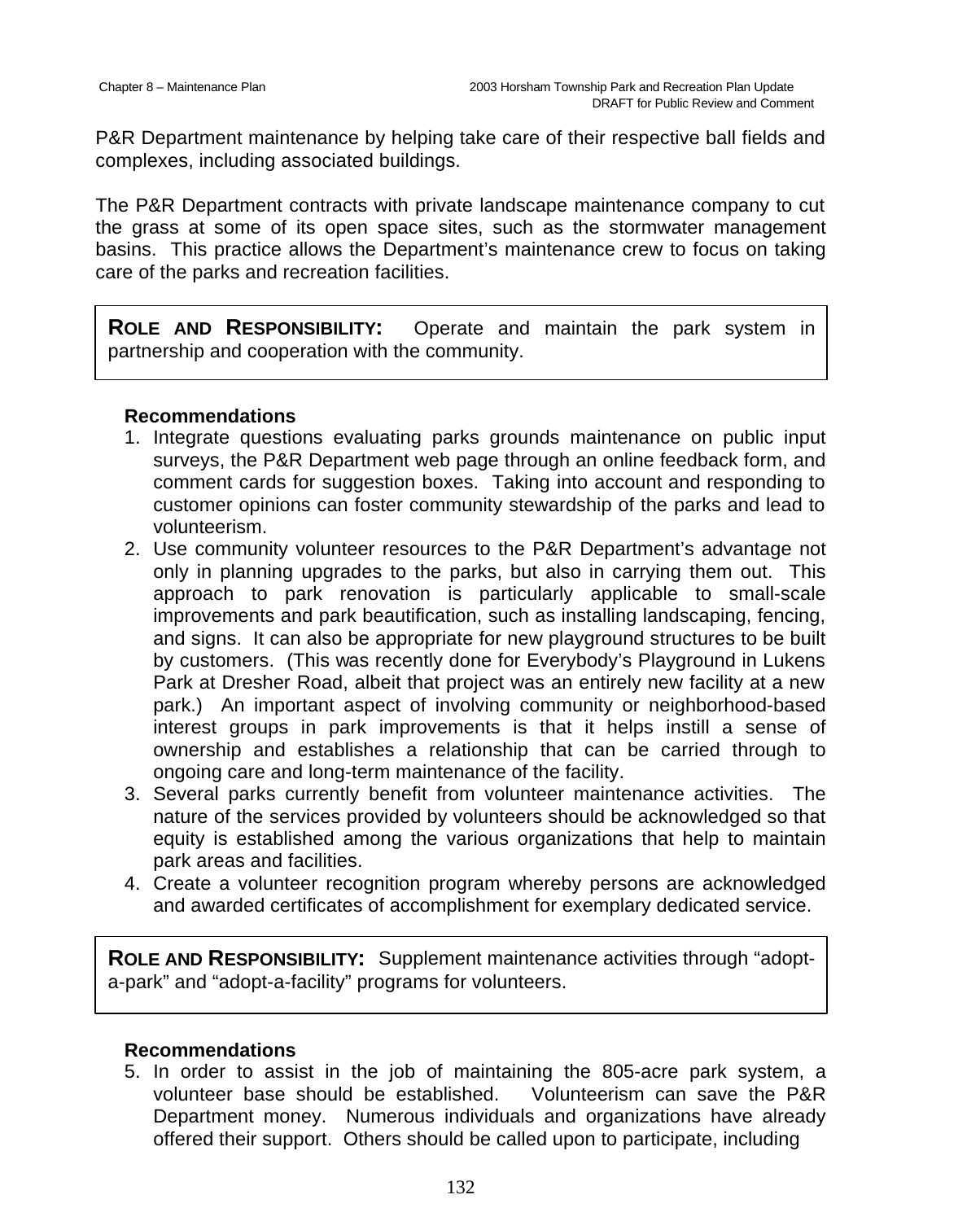nonprofit organizations, youth groups, clubs and fraternal organizations, and persons required to provide community service hours.

6. The P&R Department should offer a program whereby volunteers can "adopt" a specific park or facility to maintain. Such a program can effectively channel a stronger commitment from volunteers than system-wide maintenance projects because they focus their energies and take pride in being responsible for a designated area.

**ROLE AND RESPONSIBILITY:** Develop a "park watch" program to monitor and support park safety and security.

### **Recommendations**

- 7. Vandalism should be deterred with the aid of neighborhood groups. The P&R Department should partner with the Township Police Department's Chats Program to collaborate with citizen volunteers.
- 8. A park ambassador program whereby volunteers spread goodwill to park users should be created. Aside from keeping on eye on what is going on within the parks and alerting security officials of troublesome situations, the ambassadors should educate customers regarding park rules and regulations and the proper use of facilities. Insuring that park users are familiar with park policy should help to alleviate risky behavior and hazardous situations. This approach is likely most effective at community parks or other specialized facilities with high visitation.

**ROLE AND RESPONSIBILITY:** Establish baseline standards for the proper maintenance and care of parkland and park amenities.

- 9. Staff should periodically survey the physical condition of the parks so that they can effectively and efficiently schedule routine maintenance projects. This allows maintenance needs to be detected and corrected before they become major problems, resulting in minimal disruptions in service and lower costs for repairs.
- 10. The Township should institute a systematic maintenance program designed to evaluate the annual manpower, equipment, and supply needs for the park system and set a productive and efficient means of keeping the parks orderly:
	- Identify the minimum, standard, and optimum levels of maintenance appropriate, including the labor, supply, and equipment costs involved.
	- Develop specific daily, weekly and monthly maintenance routines sufficient to ensure at least the minimum level of maintenance.
- 11. The P&R Department should prepare a Maintenance Plan for the park system, which could be used to justify future budget requests and ultimately lead to a more efficient and effective park delivery system. A maintenance plan defines maintenance objectives for each facility and area of every park.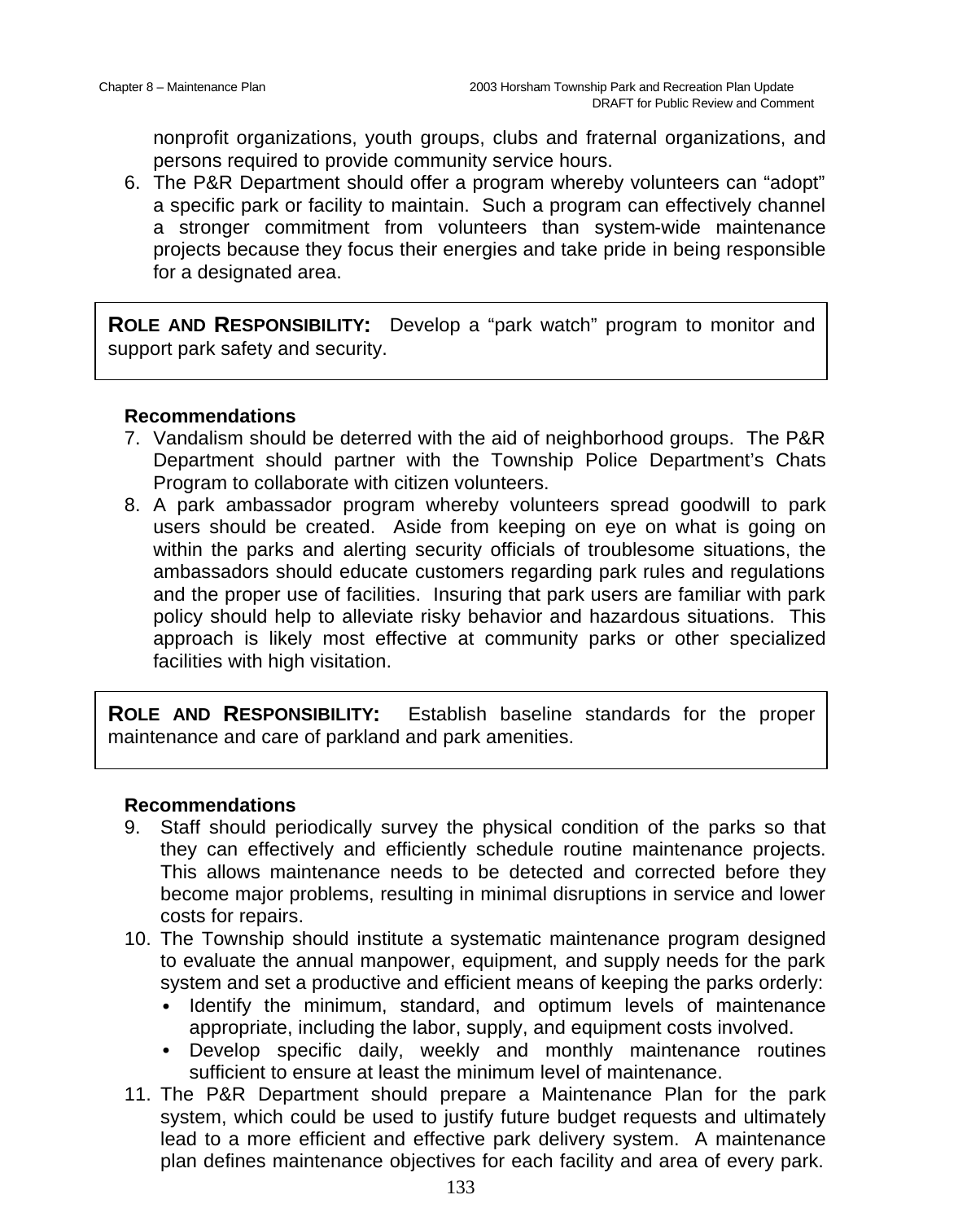The objectives are measurable expectations for the quality of park care. For example, five categories could be designated: very high, high, moderate, low, and very low. Each category should specify guidelines for appropriateness of quality, aesthetic value, and safety issues.

A maintenance plan also establishes maintenance standards as tools for achieving the objectives. Drawing upon the success and experience of existing maintenance staff, a set of standards should be formulated for each maintenance task:

- Time How much time does it take to deliver the standard? Include estimates of frequency, such as once a week, twice monthly, etc.
- Personnel How many people does it take to meet the standard?
- Equipment What equipment is needed to complete the task to the standard prescribed?
- Materials Are any materials needed?

The maintenance plan should be prepared by involving not only the maintenance personnel but also others, such as youth sports associations, who are also responsible for parts of various parks. The purpose of cooperative planning is to foster a shared understanding of what it takes to accomplish tasks and to coordinate decisions on what resources are needed. This will establish a comprehensive database available for an objective assessment of maintenance practices and how best to remedy park deficiencies.

The maintenance plan should be revised as conditions change and better ways of accomplishing maintenance tasks are found. It will need to be updated as parks are expanded, new facilities are constructed, and public expectations shift.

- 12. Workload cost tracking should be used to translate how much money it costs to do certain things. Much of the data for this exercise can come from the maintenance plan database. A cost/benefit comparison model can reveal relationships between expenditures and everyday maintenance responsibilities, thereby serving as a tool for in-house maintenance decisions that allocate financial and staff resources in the best and most efficient manner.
- 13. The maintenance crew should develop an annual maintenance calendar for all recurring tasks done seasonally. A work order system should be established.
- 14. Contract labor should perform their maintenance tasks to the same degree of quality as is expected from departmental maintenance staff. The baseline standards should be applied uniformly to comparable sites regardless of whether maintenance is conducted by in-house staff or by a contractor.
- 15. Areas that are maintained by contracted labor should be performed to the same degree of quality as comparable sites that are maintained by departmental staff. also be held to the same set of standards as departmental staff.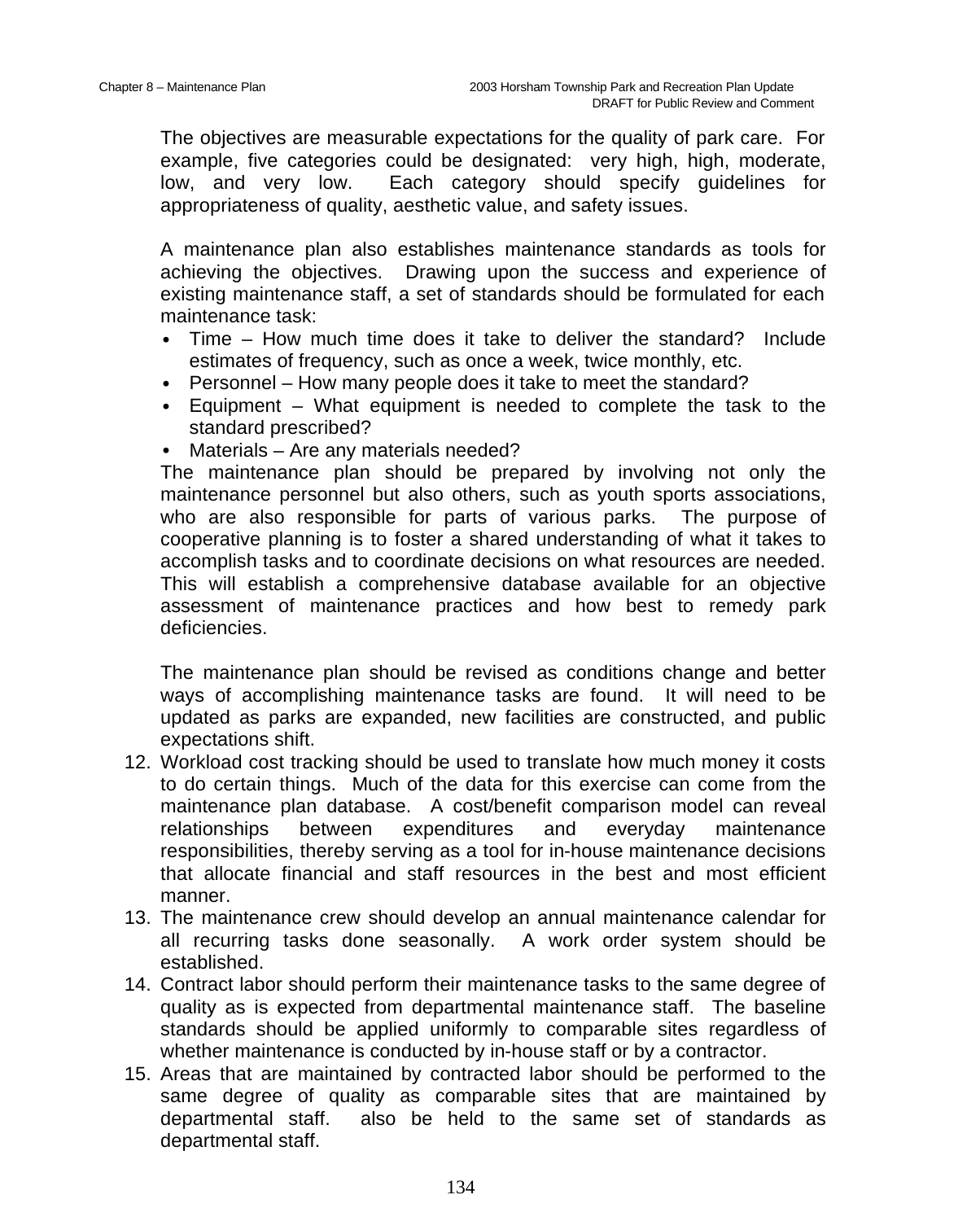**ROLE AND RESPONSIBILITY:** Protect and manage open space, parks, and facilities to ensure customer safety and protection of structural integrity with attention to appearance, cleanliness, and security.

- 16. Rehabilitation of parks involves major repairs or replacement of deteriorated or outdated facilities. It goes beyond the scope of normal maintenance and involves extensive and costly renovation work, sometimes to upgrade facilities to current standards. Rehabilitation is an important part of maintaining a safe, usable, park system. Figure 50 presents the facilities that should be replaced or renovated in the next eight years. These projects are incorporated into the Capital Improvement Program in Chapter 11.
- 17. Periodically survey the parks to identify major maintenance needs and special capital improvement projects. Annually, the Park and Recreation Board should tour the park system to identify remedial maintenance measures that should be taken to keep the parks in good condition.
- 18. Inspections and loss control audits should be conducted to identify safety hazards and liability problems requiring corrective action. By regularly inspecting and maintaining parks and their facilities, the physical well-being of park visitors is enhanced, and municipal liability against personal and property damages is reduced.
	- The loss control program through which the Delaware Valley Insurance Trust annually visits the Township's parks and submits a risk management report for the facilities should be continued.
	- A risk management program should be instituted for playground safety to insure compliance with ADA and CPSC (Consumer Product Safety Commission) requirements and guidelines.
- 19. To further prevent liability problems, all parks staff, especially maintenance personnel, should be properly trained to recognize, mitigate, and correct safety hazards at recreation areas and facilities.
	- Training should be received both through attendance at seminars and formal instruction at maintenance management courses.
	- Worker training also plays an important role in promoting the safe and proper use of equipment and machinery during the actual maintenance of parks, thereby reducing the likelihood of on-the-job injuries or equipment/facility damage.
- 20. The P&R Department should prepare park master plans for each park to:
	- identify historic and natural resources of outstanding value to the public;
	- promote recreational uses complementary to site features; and
	- define future land management goals as well as facility development for the sites.
- 21. Develop recreation facilities in a manner that will not result in an adverse impact on the natural and cultural resources of the site or of the area.
- 22. The P&R Department should properly protect and manage the resources of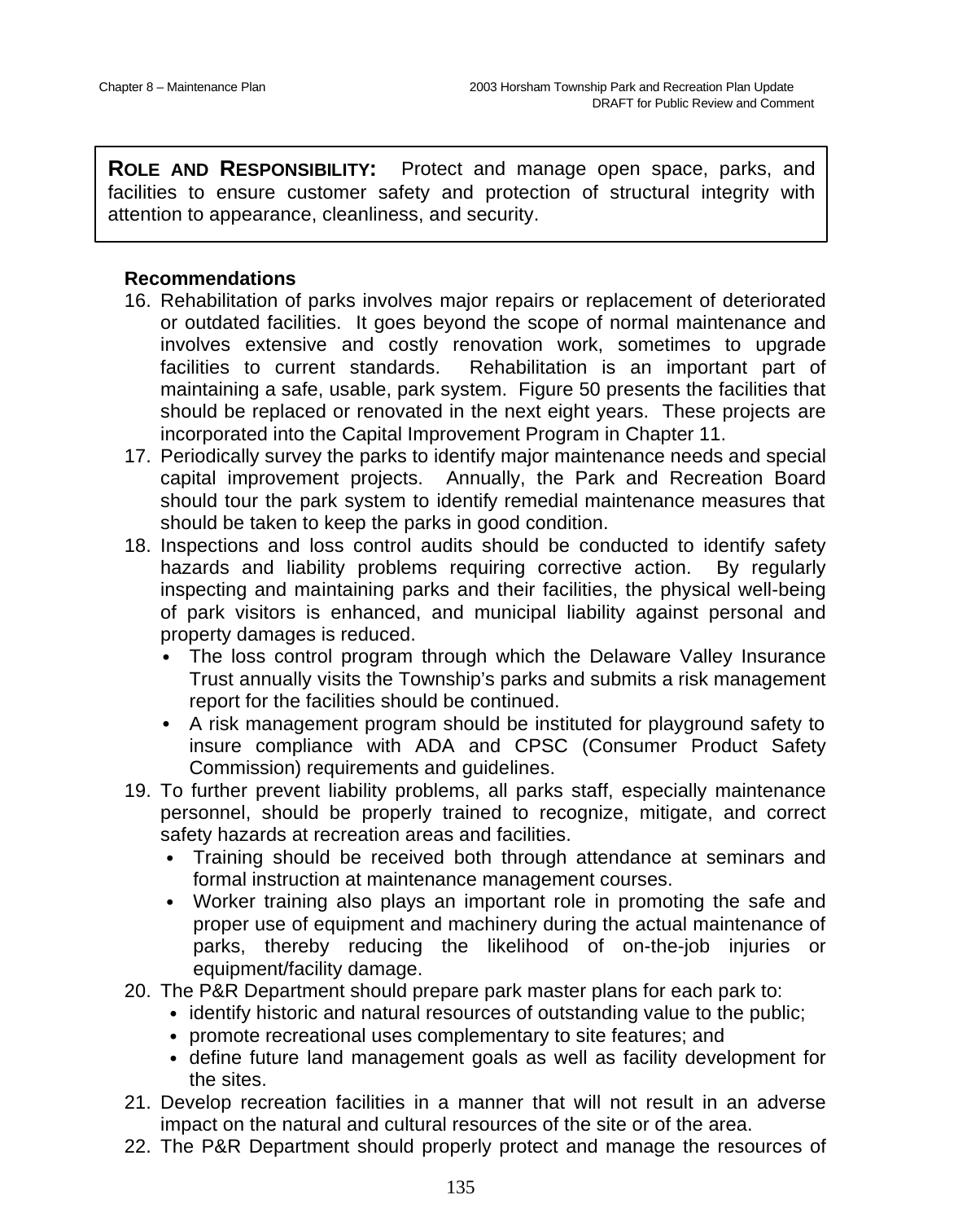parks by dealing with issues like forest restoration, invasive plant control, water resources management, and wildlife habitat protection. Open space sites within the park system should not be ignored simply because they fail to serve customers the way that parks do. The role of open space properties should be assessed and those that possess features worthy of some form of active land management practice rather than simply be left alone to grow wild should be identified:

- A nursery should be established somewhere within the park system, preferably at an open space site that has adequate slope, solar orientation, water supply, and access for park maintenance vehicles. The purpose of the nursery would be to plant and passively cultivate appropriate trees and shrubs in order to be removed after they have grown to sufficient size for transplanting at other park and open space sites. This approach would likely save the Township money in park landscaping costs and would also provide plant stock on hand to support replanting needs or restoration efforts.
- Designate "managed natural areas" within open space properties that are characterized by prominent natural resources and warrant management to control or encourage desirable ecological changes. Management activities may include steps necessary to mitigate the influence of passive recreation use as well as non-native and undesirable species.

**ROLE AND RESPONSIBILITY:** Adopt a preventative maintenance approach to facility maintenance.

### **Recommendations**

- 23. The Township should protect its investment in parks by keeping facilities attractive and usable with a preventative maintenance program. In this way, facilities can be upgraded before they become unusable.
- 24. Enact temporary closures of facilities to give turf areas time to recover, if activities can be rotated to alternate sites. Schedule preventative maintenance closures as far in advance as possible so as to minimize interruption of programs.

**ROLE AND RESPONSIBILITY:** Use measurable maintenance objectives to evaluate day-to-day facility and preventative maintenance needs.

- 25. Conduct a thorough staff needs assessment based on new operations and maintenance guidelines. Use the Maintenance Plan objectives and task data to estimate the number of maintenance positions required in the future based on the timing of proposed park system growth.
- 26. Maintain acceptable levels of park maintenance personnel and equipment to properly care for the park system as it grows and expands.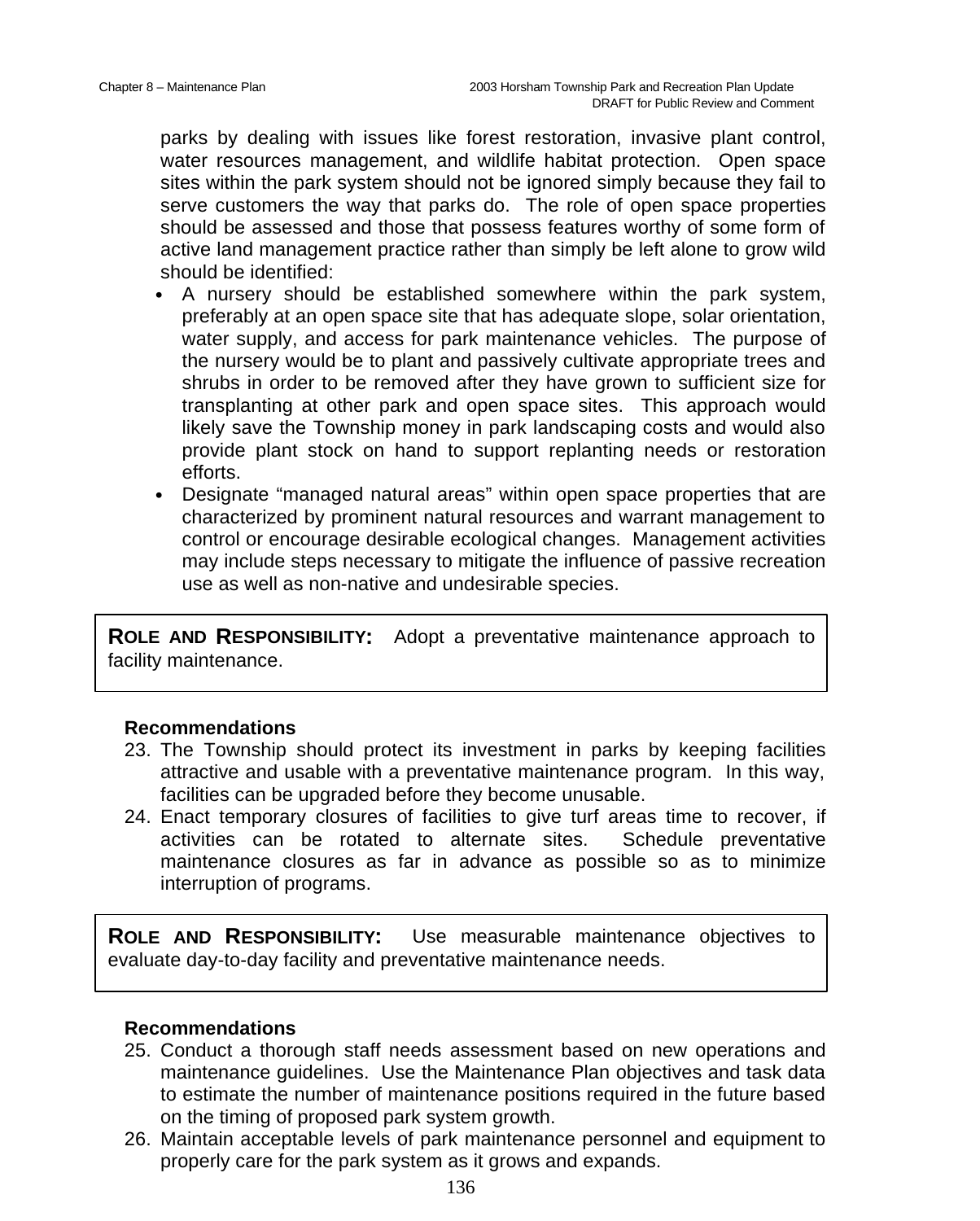Page Reserved for

**Figure 50 Park Rehabilitation Needs** (11x17 front side)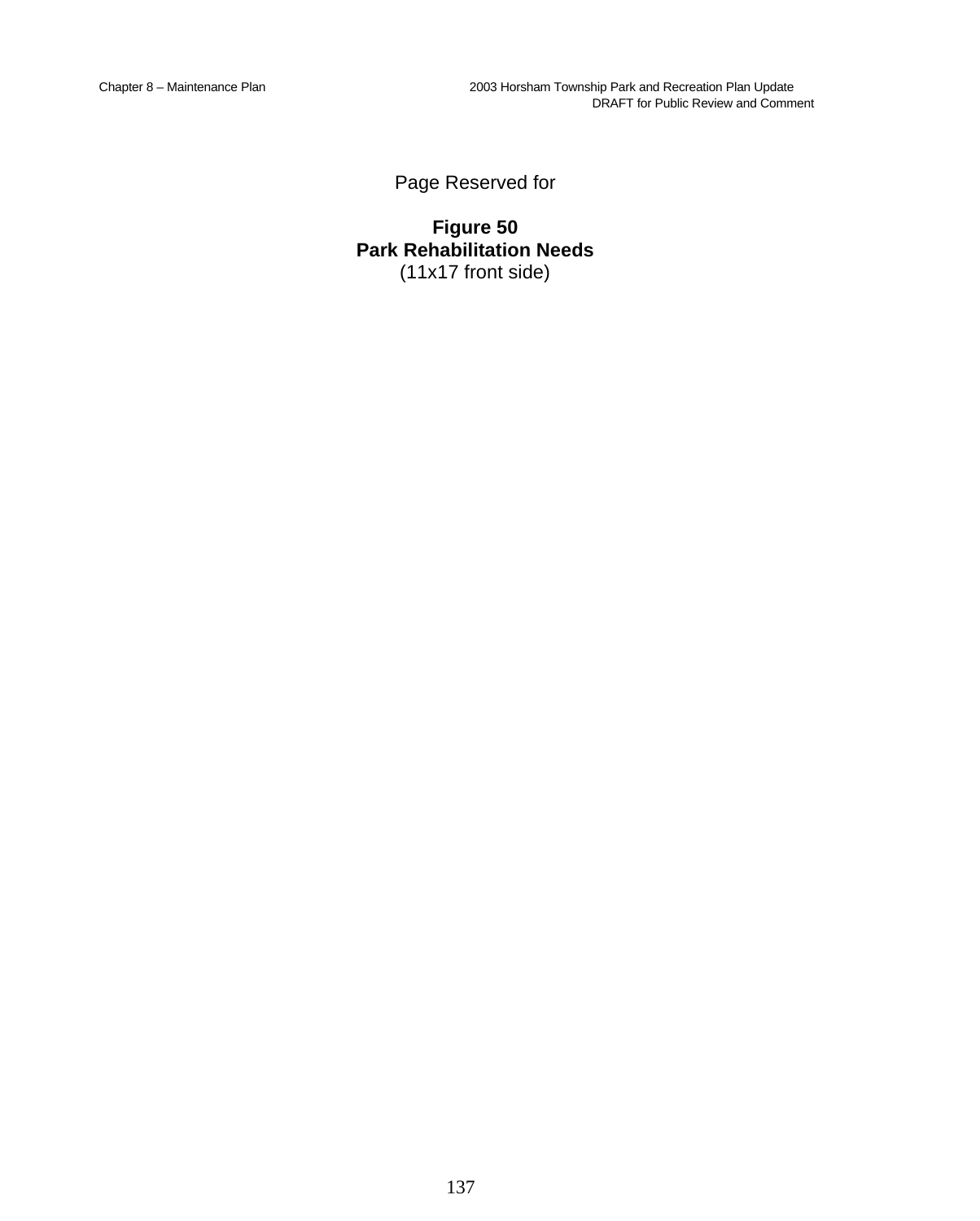Page Reserved for

**Figure 50 Park Rehabilitation Needs** (11x17 reverse side)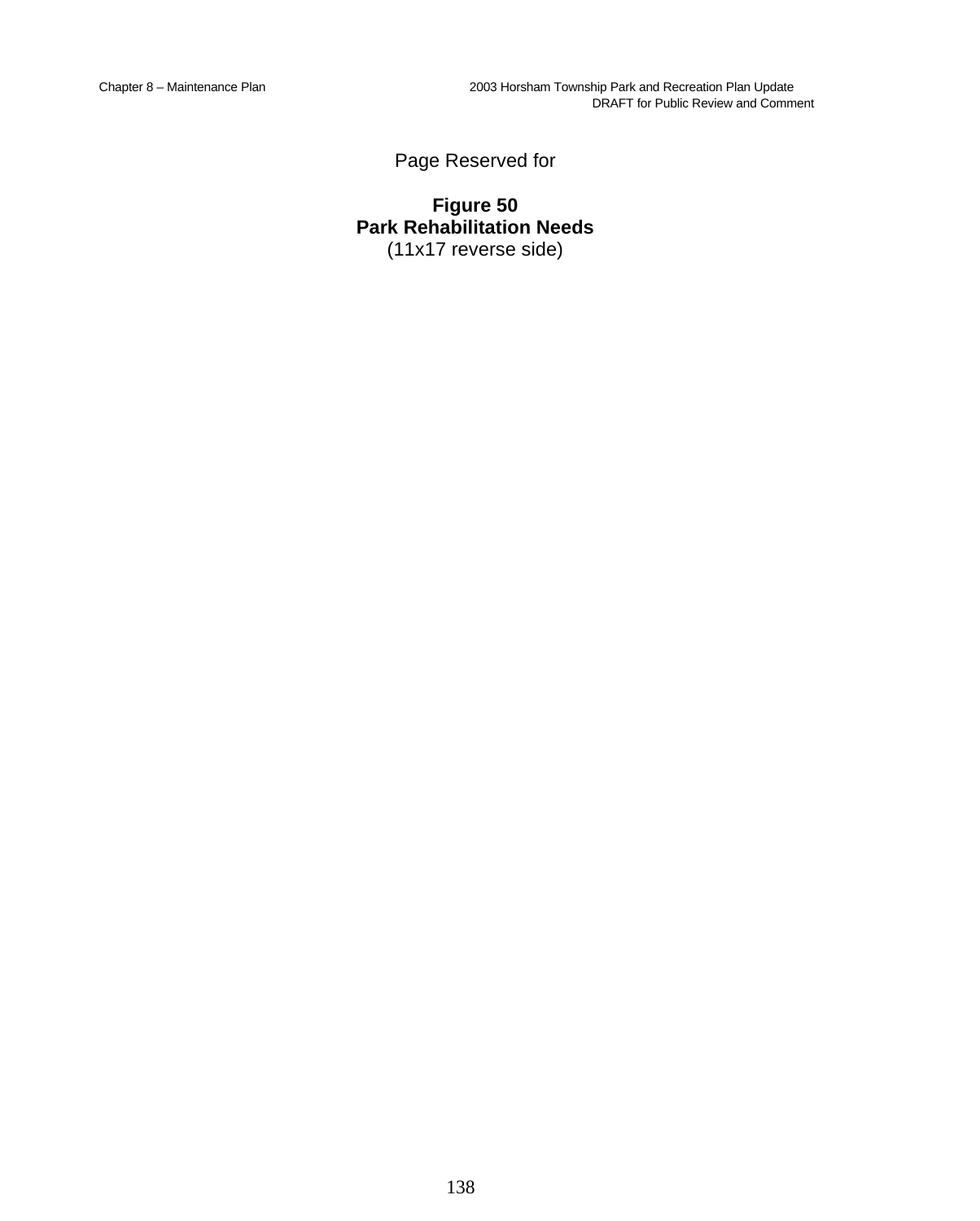Consider the use of more temporary, seasonal help during the peak period of park use (i.e., May through October).

**ROLE AND RESPONSIBILITY:** Design and construct parks and facilities to facilitate maintenance but in a manner that is sensitive to customer health and comfort.

- 27. Evaluate existing parks and activity areas to determine whether any changes in equipment, design, or programming could reduce maintenance needs.
	- Apply design guidelines to prevent vandalism and other negative activities.
	- Maintenance staff should be involved in the planning process of park improvements to insure that the plans are designed for ease of maintenance.
	- Encourage retention of natural vegetation and passive design features to reduce operation and maintenance needs.
	- Install security lighting, as appropriate.
- 28. Develop park maintenance guidelines that align closely with recreation program needs and meet community expectations.